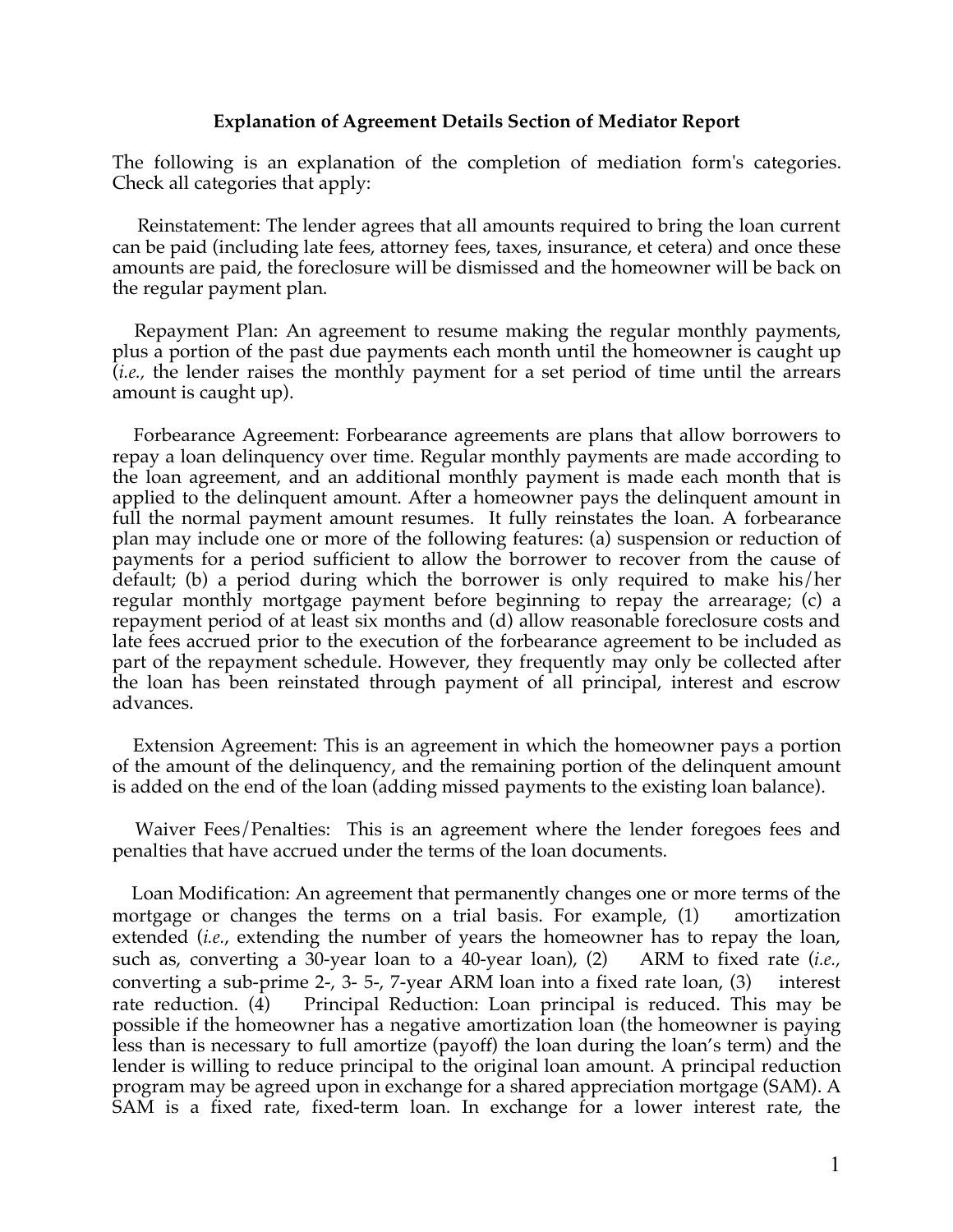homeowner agrees to give up a portion of the home's future value -- the difference between what it is worth now and what it will be worth in the future.

 Principal Forbearance: Forbearance of the repayment of part of the principal interestfree. The actual principal amount due and payable at maturity of the loan (or sale of the property) is the original unmodified principal amount, less any and all periodic principal payments that the homeowner make until maturity or sale. The loan payments only partially, not fully, amortize the loan. Contrast with Principal Reduction.

 Deed in Lieu of Foreclosure: With a deed in lieu of foreclosure, the homeowner voluntarily executes a deed conveying the property to the lender in exchange for the lender canceling, in full or partial satisfaction, the debt owed on the loan. The lender often will agree to forgive any deficiency (the amount of the loan that isn't covered by the sale proceeds) that remains after the house is sold. The lender will also agree not to initiate foreclosure proceedings or agree to terminate any initiated foreclosure action.

 Short sale: A sale for less than what the homeowner owe on the mortgage loan. Lenders may allow a home to be sold at a loss (consequently, the term short sale), because a short sale is nonetheless preferable to foreclosure. Foreclosure exposes lenders to potential substantial loss for litigation costs, carrying costs, including real estate taxes and insurance, and low forced sale bids or low resale prices. A short sale may be beneficial when a lender agrees to relieve the homeowner of liability for any deficiency (waive suing for a deficiency).

 Voluntary Surrender/ Cash for Keys: Lenders may offer a homeowner money to leave the home voluntarily without a post-foreclosure judgment eviction, if the house is in relatively good condition and undamaged.

## Other including:

 Loan Guarantee Partial Claim: If the mortgage is insured, the lender might help the homeowner with a one-time interest-free loan from the mortgage guarantor to bring the account current. The homeowner may be allowed to wait several years before repaying this loan.

 Time to Refinance: Provides the homeowner has a reasonable prospect of arranging to refinance the loan, the lender may agree to some period during which it will not schedule a sheriff's sale

 Reverse Mortgage: Reverse mortgages, or home equity conversion mortgage (HECM) loans, are commonly used to help senior citizens tap into their home equity for retirement. As a foreclosure prevention device, the homeowner generally needs to be age 62 or older and has adequate accumulated home equity.

 Mortgage Loan Assumption: Most mortgage loans include a "due on transfer" provision. If this provision is waived by the lender, it allows a qualified individual or entity to assume the loan's payment obligations. This is often used to facilitate the sale of the property to a third party. The original lender may or may not release the